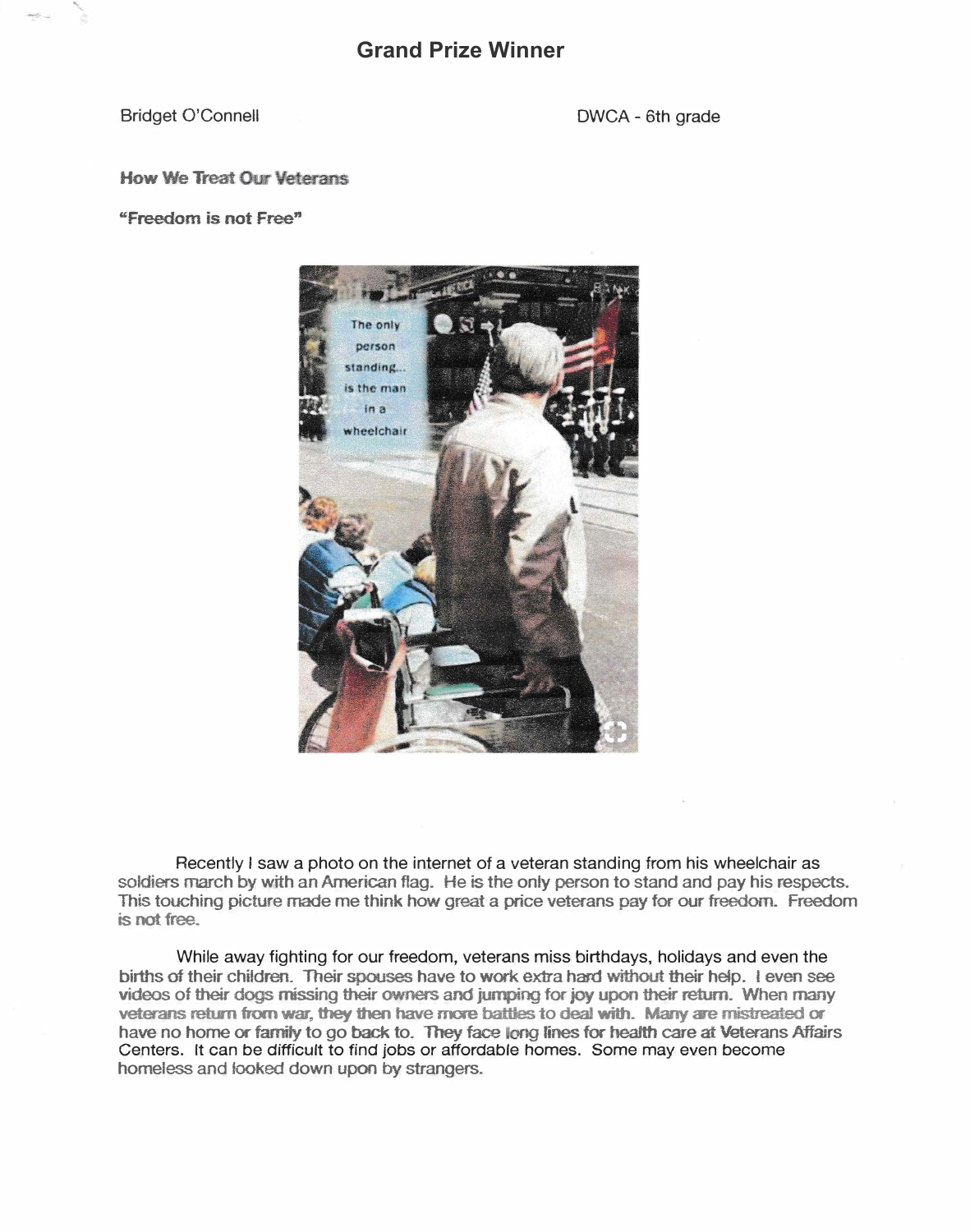Some veterans face both physical and mental challenges. They may have been hurt physicaJly and need to endure months or years of rehabilitation. They **may** have witnessed friends and correades get killed or injured and be mourning for them. Sometimes, veterans suffer mental illness and become addicted to painkillers or other drugs. This substance abuse affects not only them, but their friends and family. Family who have been waiting for them to return home, may lose their patience, and turn away from their problems. I saw on the internet, the News Tribune of Tacoma, Wash., on May 26, 2011 reported, "With veterans now article addresses how there are few effective programs for veterans and a lack of awareness of accounting for one of every five suicides in the nation, the suicide rate is out of control." The this problem in our country. In 2010, the VA (U.S. Department of Veterans Affairs) said that "veterans account for roughly 20% of the estimated 30,000 suicides annually in the U.S." This is a sad statistic of a large problem our country needs to address.

In an article by "Newsmax: Veterans should be treated with honor, respect." one sergeant who was honorably discharged in 1946, suggested that the President appoint a commission to look into providing services to veterans immediately. He also thought they should recruit lawyers through bar associations, to volunteer and act as advocates for any soldier or for veterans needing help finding jobs, getting medication, etc. Lawyers who participated later said this was one of the best things they had done in their lives. This also helps veterans who need **medical** hefp right away so they don't become addicted to alcohol or drugs.

Other solutions to help eterans adjust to life when they return **is** to take yoga to help them deal with stress. Therapy horseback riding or owning a therapy dog might help ihem. We could **arrange reunions** so they can meet others in the same situation and so 1hese veterans won't *feel* so *alone.* They deserve the best medical care *in* the country and any extra benefits to show our gratitude. l find it sad when the newspaper or news shows highlight what celebrities are wearing and where they are eating, but a soldier killed in a faraway land is only **briefly mentioned.** 

I visited the Korean War Veterans Memorial two summers ago. It was evening and the lights reflecting off the larger than life statues of our troops representing the land, sea. and air appear to be crossing a hazardous field in battle. The concern on their faces makes you realize forces who fought in the war, was very impressive. They are in military gear with raincoats and how much danger they endured for us. It is something to see at night with their coats and faces lit up and long shadows across the plaza.